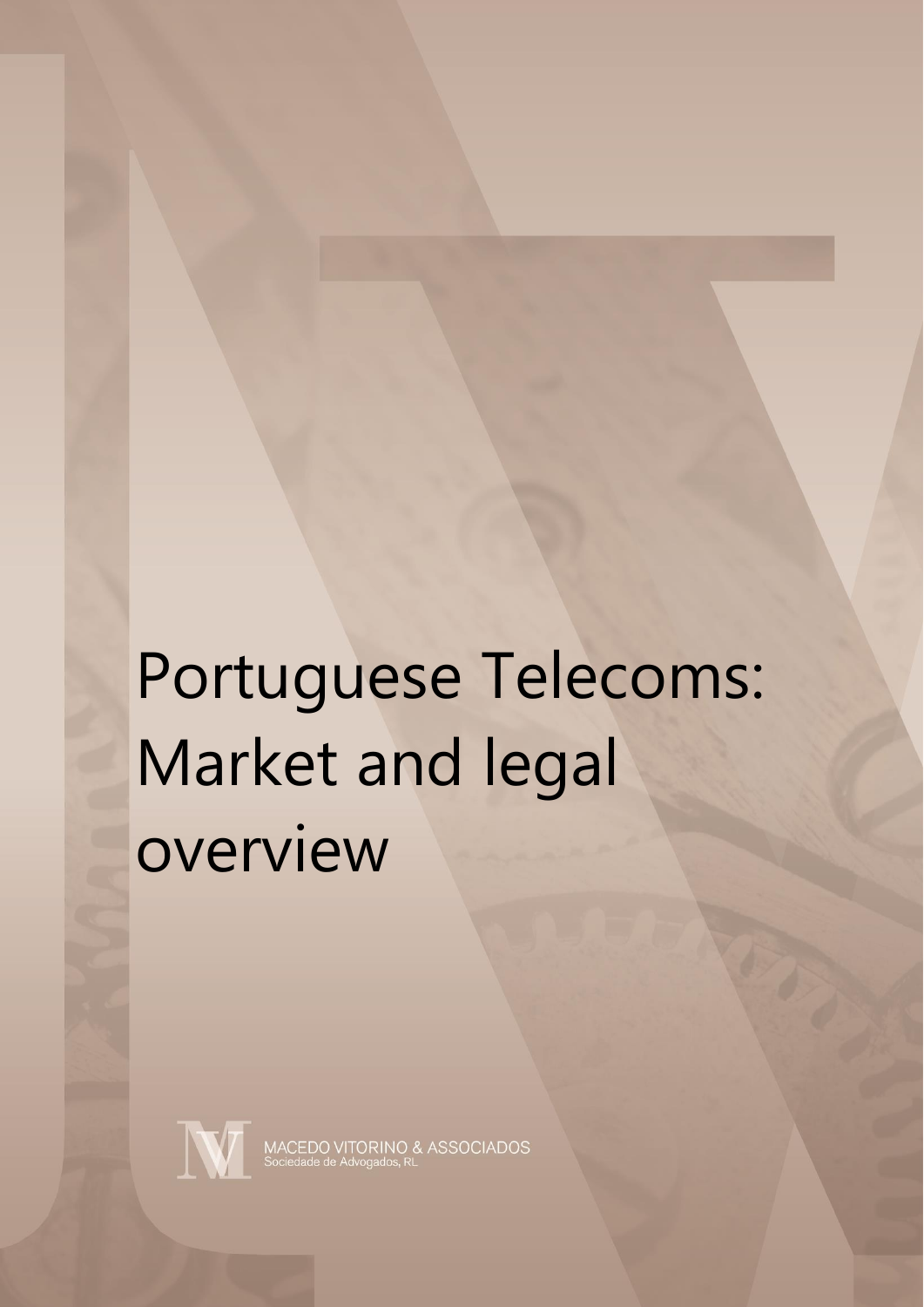# Our Telecommunications group

In today's competitive global market, Macedo Vitorino & Associados can provide a comprehensive commercial and corporate law advice to domestic and foreign clients. We have strong relationships with many of the leading international firms in Europe and in the United States, which enable us to handle effectively cross border transactions.

Our Telecommunications group advises on all aspects communications services including:

- **Licensing and Regulation**
- **Landline Service Providers, Internet and Cable Television**
- **European Union Law and Competition**
- **Client Contracts**
- **Data Protection**
- **Contracts for online purchased goods**
- **Content Acquisition for Cable Television**
- **Interconnection**
- **Telecommunication Project Finance**
- **Telecommunication Network Construction and Maintenance Contracts**
- **Information Technology (IT)**

The international directory "Legal 500" ranks Macedo Vitorino & Associados among Portugal's leading commercial law firms, for its expertise in banking, finance and derivatives, corporate law, intellectual property, tax, telecommunications and dispute resolution.

### If you want to find out more about Macedo Vitorino & Associados, please visit our website at www.macedovitorino.com.

This information is provided for general purposes only and does not constitute professional advice. If you are a client of Macedo Vitorino & Associados and wish to discuss any of the matters covered in this briefing you please contact:

Tel.: (351) 21 324 1900 – Fax: (351) 21 324 1929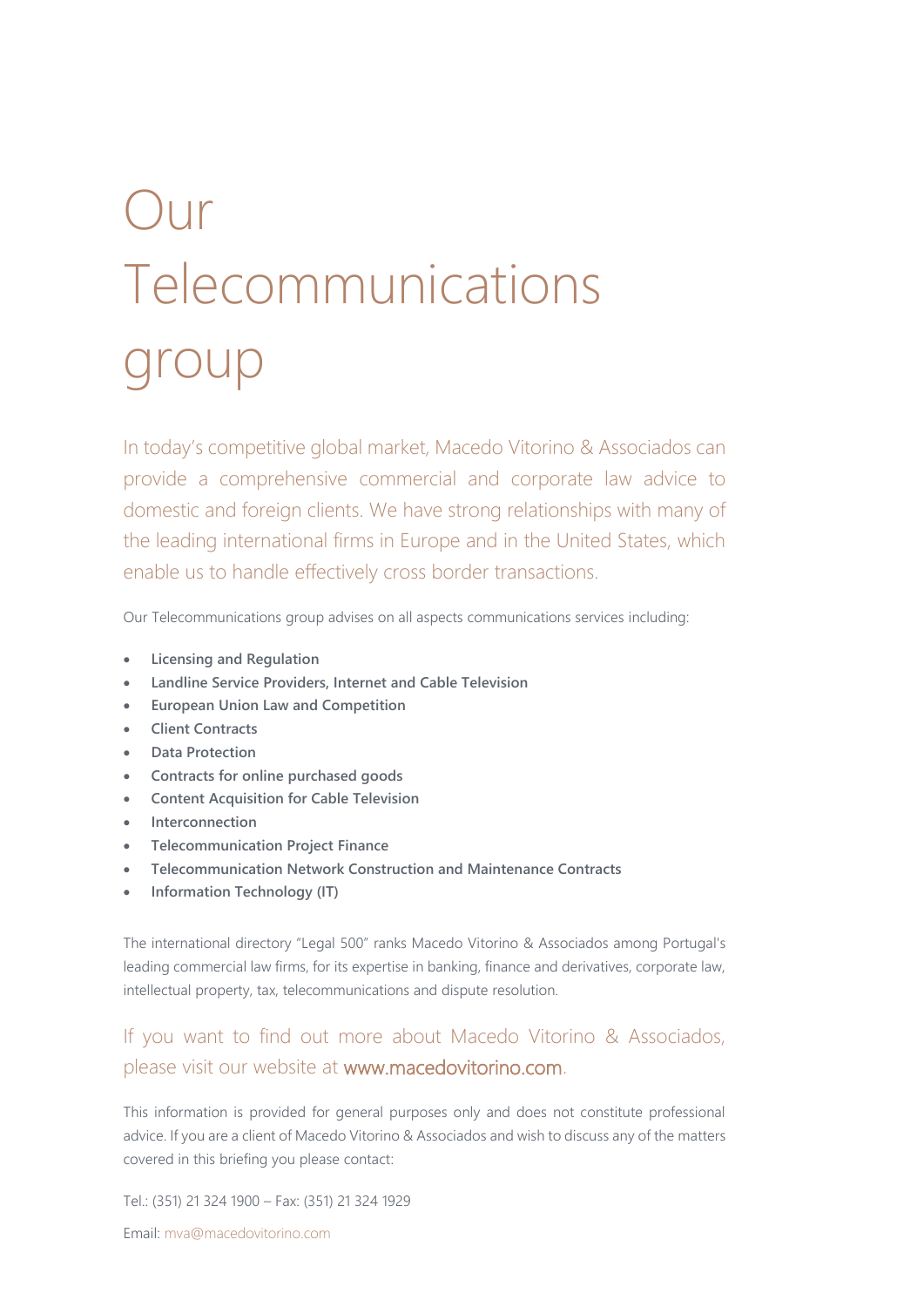## Contents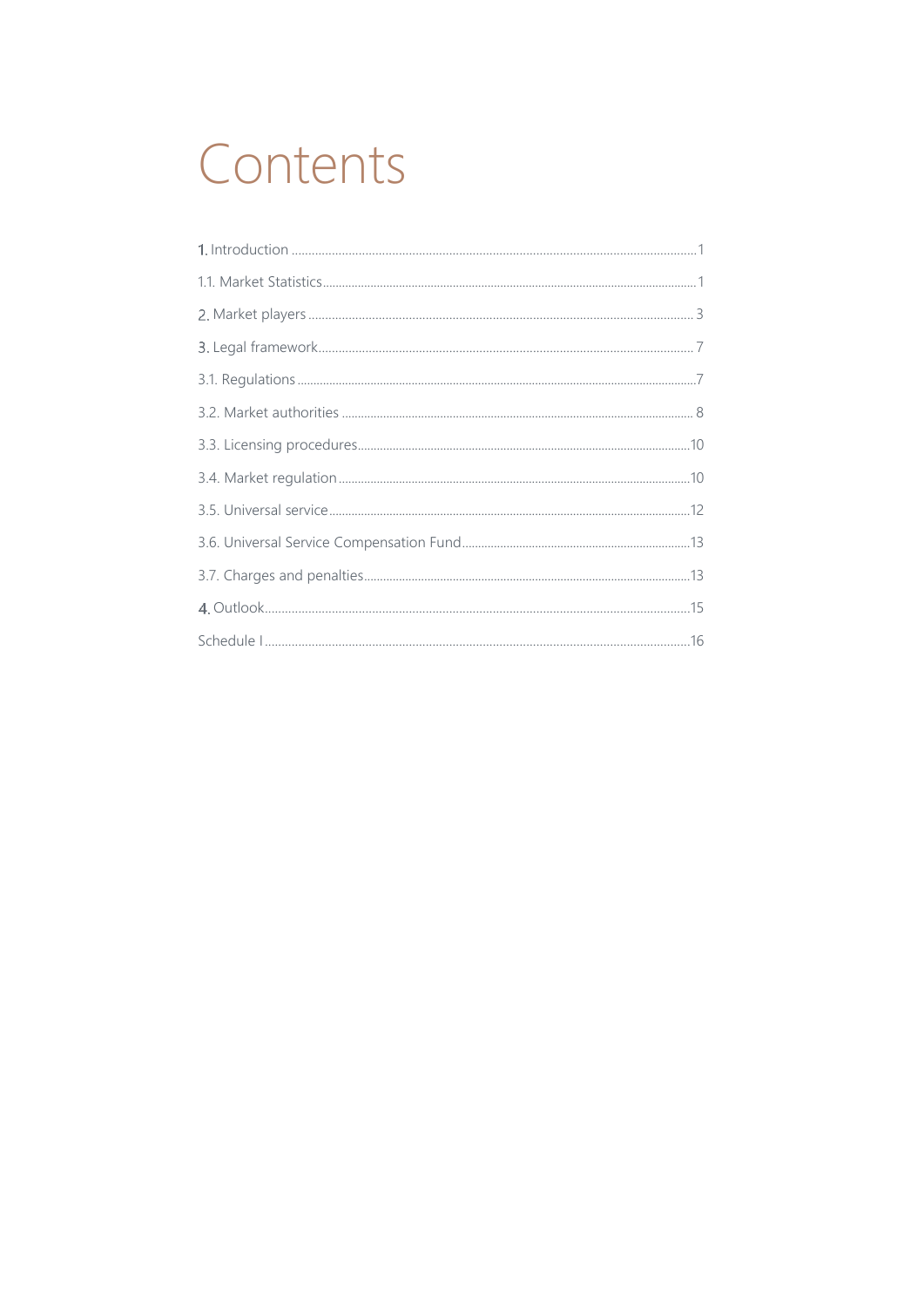## Introduction

2016 will be a defining year in the Portuguese electronic communications market. A series of events the period 2013-2015 brought severe changes to the sector: structurally, there was a high number of concentrations, e.g. the creation of Nos from the merger of Zon and Optimus and the change of ownership of PT, Onitelecom and Cabovisão. Commercially, we witnessed an increased bet in multiple play, the entrance of Vodafone in the fixed markets and investment by all major operators in new technological improvements and in cloud services. Performance of the sector in 2016 will determine the success of these developments. The Portuguese electronic communications regulator Autoridade Nacional de Comunicações ("ANACOM") also endured statutory changes and more are envisaged, as it is being discussed whether it should merge with the contents regulator.

#### 1.1. Market Statistics

 $\overline{a}$ 

According to Organisation for Economic Co-operation and Development statistics <sup>1</sup> Portugal is today ranked in the top 20 countries in the world with more use of fibre optic technologies.

ANACOM statistics<sup>2</sup> show that the liberalisation had a positive impact in the sector and on the economy in general, which continues to this day. At the end of the third quarter of 2015, there were 16.7 million active mobile stations associated with post-paid, pre-paid and hybrid tariff plans. In this quarter, the penetration rate is 161.4 users per 100 inhabitants of which 123.5 were considered active users.

The fixed internet access market (including FTTH, xDSL and cable) grew from just 0.6 million in 1999 to 3.07 million in the third quarter of 2015. The number of customers with fixed internet access increased by 2.3% when compared to the previous quarter and by 11% compared to the third quarter of 2014.

The penetration of NGN accesses, through the deployment of FTTH/B accesses, registered a growth of 7.1% when compared to the previous quarter and by 34.2%compared with the third quarter of 2014, reaching an aggregated number of 774,000 households. The number of accesses

<sup>1</sup> Retrieved from<http://www.oecd.org/sti/broadband/oecdbroadbandportal.htm>

<sup>&</sup>lt;sup>2</sup> Unless otherwise indicated all data refers to latest figures available in Q3, 2015.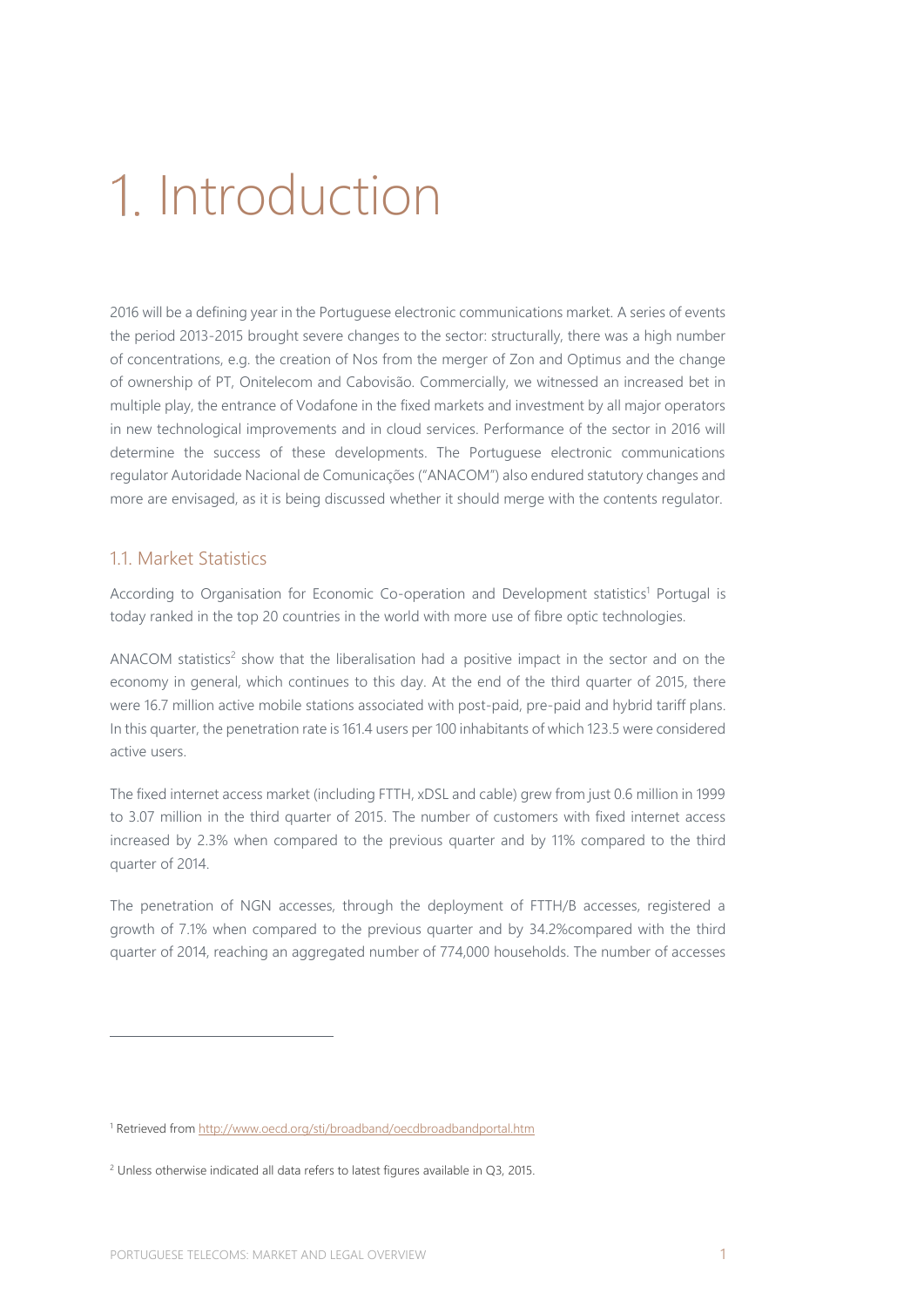in FTTH/B in the last three quarters presented the largest increase ever, with 50.000 new access in each quarter.

The number of effective mobile broadband users increased in 4.1% 5.5 million users in the third quarter of 2015. This represents a 22.6% increase regarding the effective users in the third quarter of 2014.

Regarding the subscriber television services market a wider range of technologies (mainly through FTTH and xDSL, but also DTH and BWA) are currently being offered by multiple providers in parallel to the traditional cablecast service. Thus, during the third quarter of 2015, the total number of television services subscribers increased to 3.47 million, 179.000 more than in the third quarter of 2014.

Multiple play packs are extensively used in Portugal, which accounts for growing penetration figures even during economic downturn cycles. There are currently 3.2 million bundled pack subscribers, with quintuple play packs already accounting for 37.4% (1.2 million subscribers) of bundled pack subscribers, representing an increase of 48.3% comparatively to the third quarter of 2014.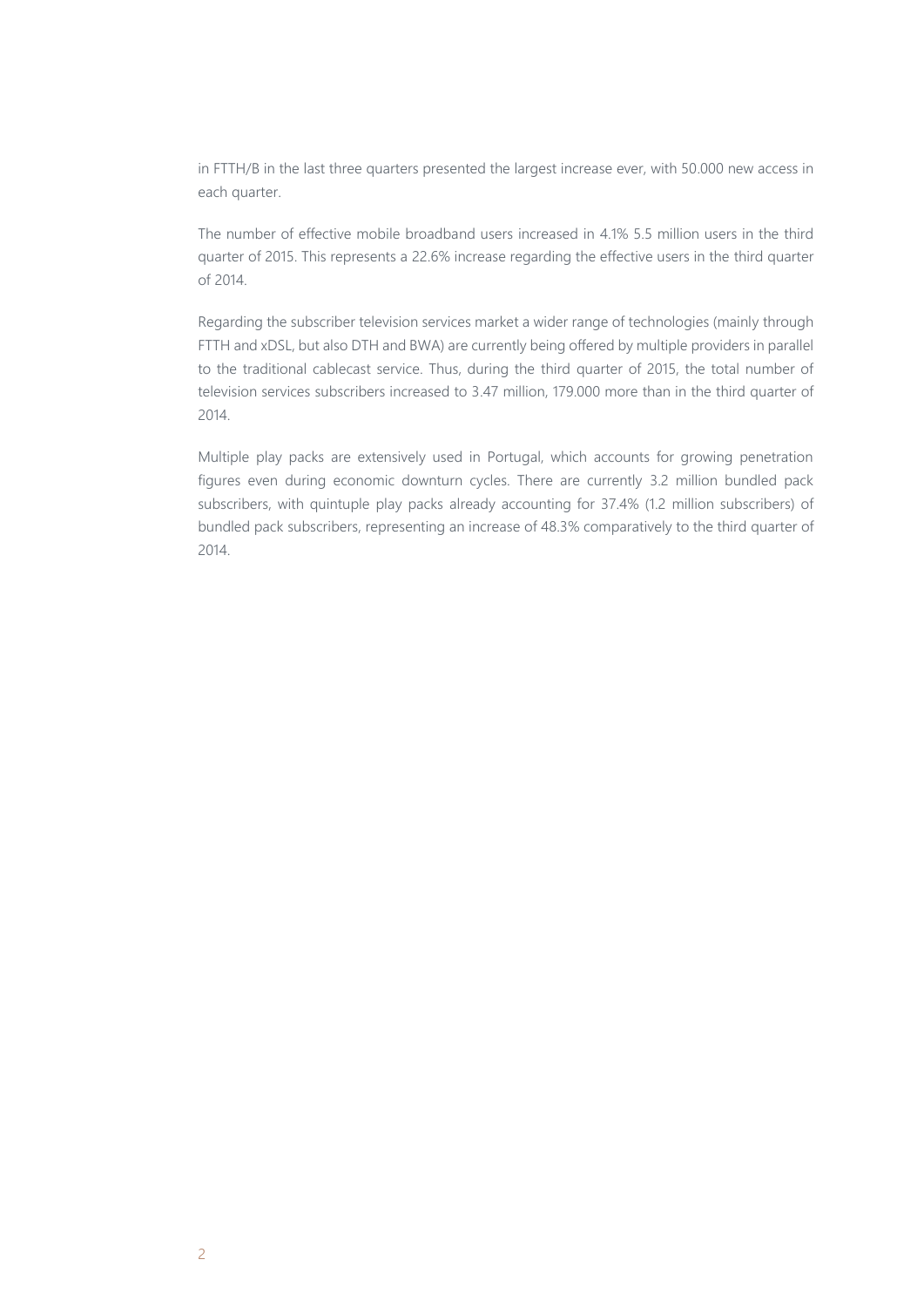## 2. Market players

The Portuguese EC market is characterised by the existence of multiple players. Although there has been a relevant number of concentrations, especially among big players, there are several smaller and/or specialised companies providing networks and services. The four major players are identified below.

PT was the government company operating the whole telecommunications market and the incumbent operator in Portugal. It was privatised between 1995 and 2000. Since June 2015 it is part of the Altice Group, operating under the Meo brand in all markets, it provides a wide array of services such as fixed and mobile broadband services, fixed and mobile voice services, subscription TV service, VoD, cloud services, cloud gaming services and wireless internet hotspots;

### **N** S

A company which resulted from the merger of the ZON and Optimus in 2014, Nos provides services in all markets, including fixed and mobile broadband services, fixed and mobile voice services, subscription TV service, VoD, cloud and operates movie theatres;



Vodafone Portugal was incorporated as Telecel in 1992, now a full subsidiary of the Vodafone Group. Presently it provides fixed and mobile broadband services, fixed and mobile voice services, subscription TV service, VoD and Cloud services; and

#### cobovisão

Having entered the market in 1993, Cabovisão has traditionally provided services in central and southern Portugal, including fixed voice and broadband services and subscription TV service. It underwent several ownership changes, it was held by Altice between 2011 and 2015 and is now held by the APAX Group.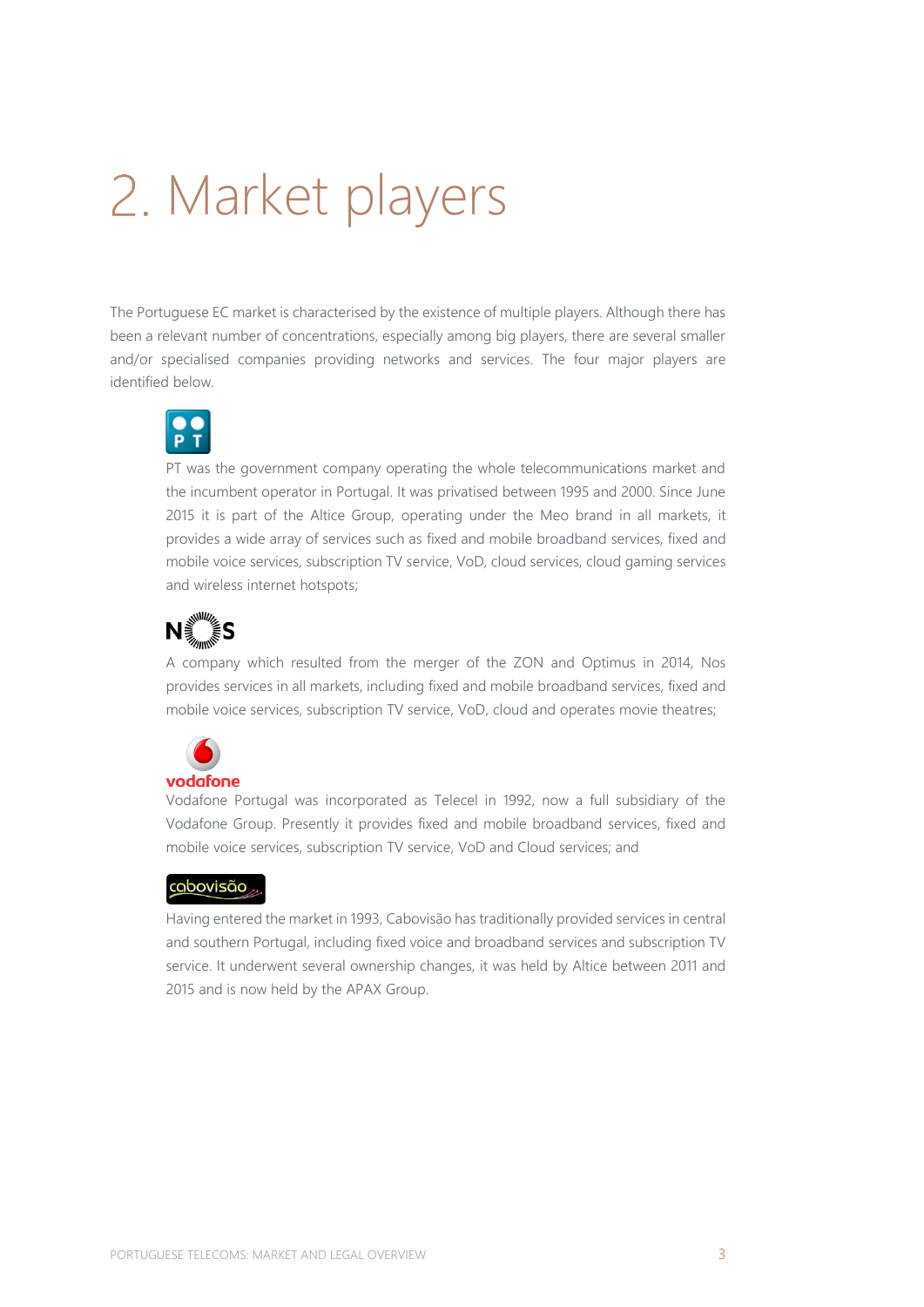The following chart presents their market shares in the fixed markets:



Other players include the following companies:



Onitelecom: The Company was incorporated in 2000 during the liberalisation of the Portuguese telecommunications market. It was acquired by Altice in 2013 and is now held by the APAX Group. This operator is specially focused in fixed internet and telephone and multiple cloud services to the business sector and to public entities;

#### $\mathbf{M}$ TFI FCOM

AR Telecom operates since 2000. It withdrew from the residential markets and now provides solutions to professionals and to the public sector, including broadband, voice and multiple cloud services;

### **IP Telecom**

IP Telecom, previously Refer Telecom, is a telecommunications company specialised in services connected to the management of the Portuguese highway and railway infrastructure. It was created in 2015 by the merger between the Estradas de Portugal and REFER;



Uniteldata is a telecommunications company which provides the services of fixed voice, television and fixed broadband. It operates in areas with low population density;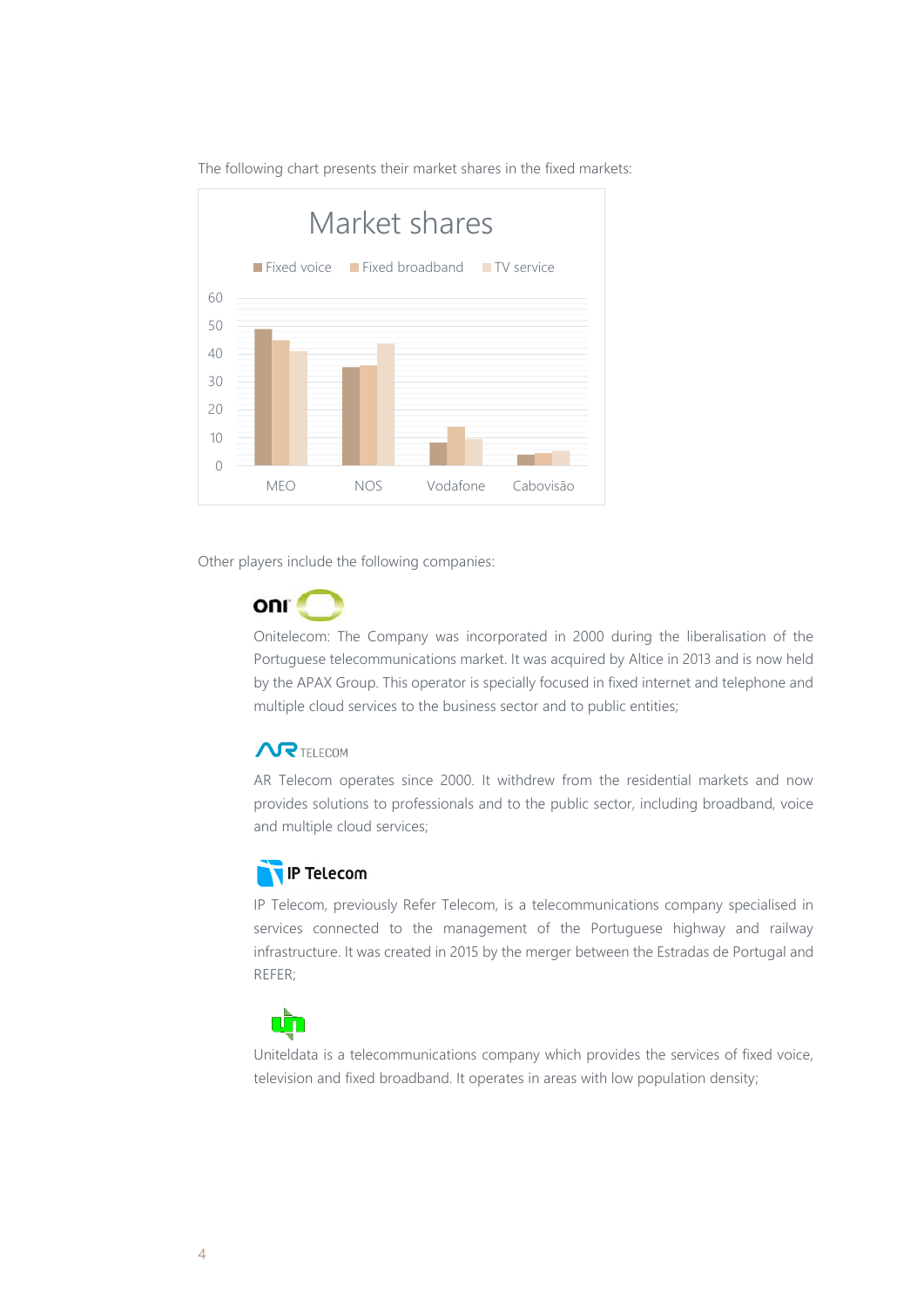

Orange Business Portugal is a subsidiary of Orange Business Services. It provides mainly the following services: integrated communications solutions and services to global enterprises in cloud computing, unified communications and collaboration;

#### coll

COLT Technology Services is a subsidiary of Colt Group. It supplies the following services: network, voice, IT services and datacenter; and



G9Telecom is a company which provides services mainly directed to business clients but also to final customers. It provides the following services: fixed broadband, fixed voice and mobile voice.

It comes as no surprise that in the mobile markets, the major operators are PT, Nos and Vodafone Portugal. The following chart presents their market shares in these markets:



Presently there are three mobile virtual network operators ("MVNO") operating in Portugal:

phone-ix

Phone IX by CTT-Correios de Portugal S.A. CTT is a major company in the postal communications sector in Portugal, which was recently privatised. It is the provider of the universal postal service in Portugal and also provides financial services;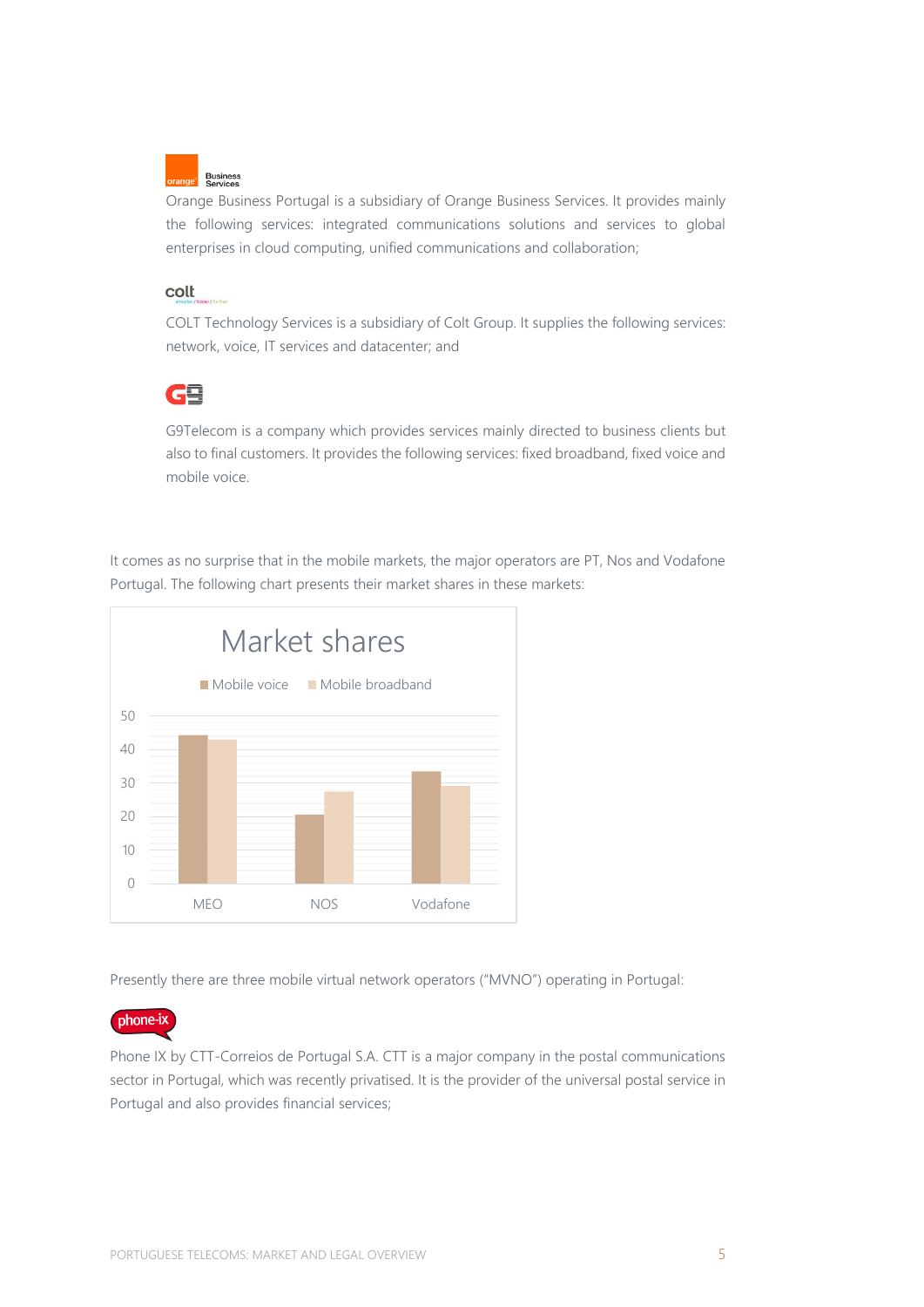### **Lycamobile**

Lycamobile operates in Portugal since 2012. It is focused in offering competitive prices for international calls. The main target customers are immigrant communities; and

### Vectone

Vectone Mobile (formerly operating under the Mundio brand) entered the Portuguese market in 2012 providing low prices for international calls. The main target customers are also immigrant communities.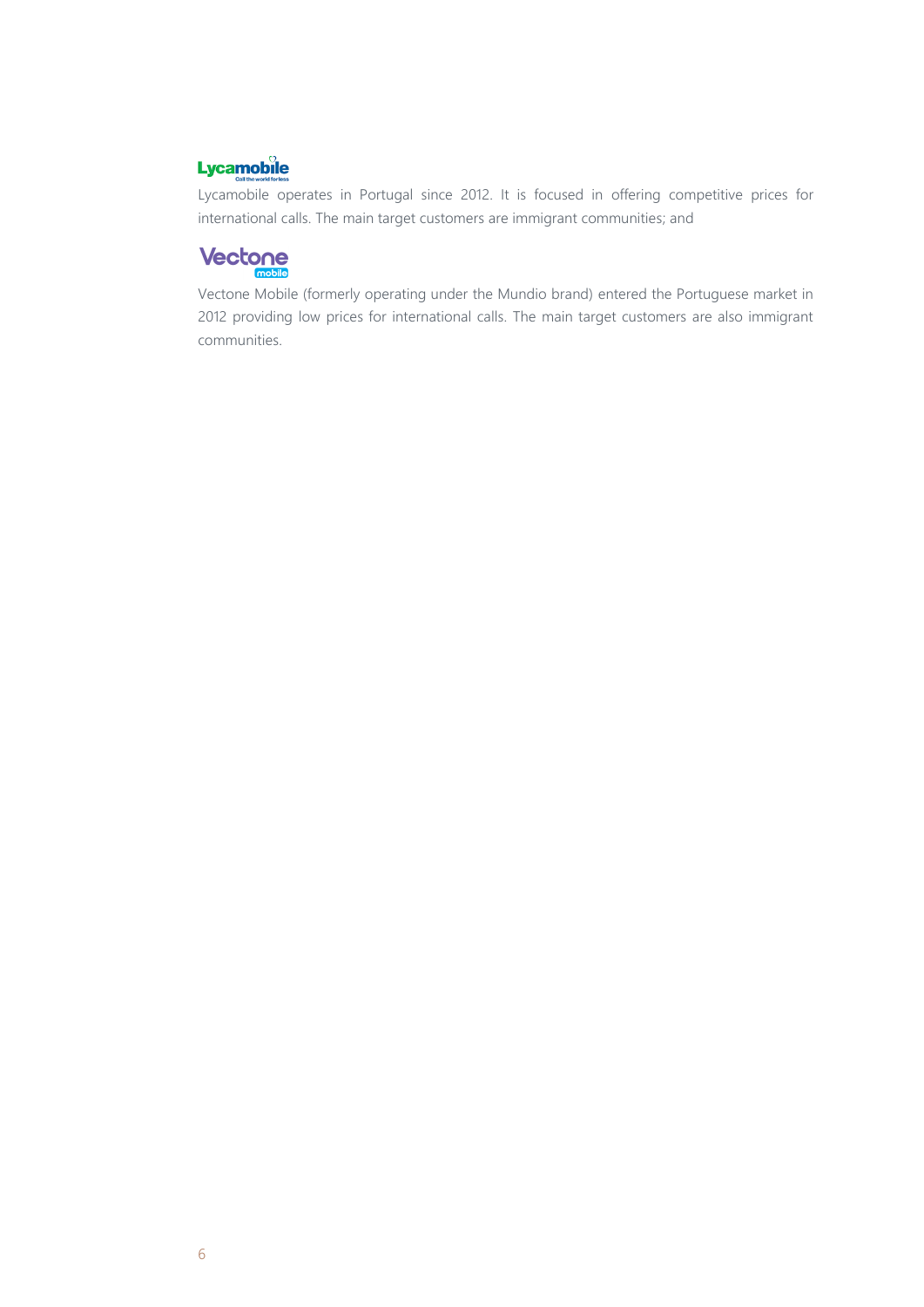# Legal framework

#### 3.1. Regulations

#### (1) Electronic communications

The main electronic communications statute is Law no. 5/2004, of 10 February 2004 (the "2004 Communications Law"), which transposed the 2002 European Union ("EU") Access, Authorisation, Framework and Universal Service Directives, as well as the Directive on Competition in EC market to national law. The 2004 Communications Law revoked all previous regulations containing provisions related to general market framework, licensing, interconnection and all telecommunications networks and service provision, with the exception of radio communications, telecommunications infrastructure and supply of electronic equipment. Key statues and regulations are listed in Schedule I hereto.

In addition to national law, EU norms also have a direct impact in the Portuguese EC sector, such as Regulation (EU) no. 531/2012, of 13 June 2012, and more recently the Regulation no. 2015/2120, of 25 November 2015, which approved the end of roaming charges within EU space by 15 July 2017.

#### (2) Radio communications

Although the 2004 Communications Law revised most of the previous regulatory framework, wireless stations and networks are subject to specific regulation under the 2001 Radio Communications Law.

The 2001 Radio Communications Law provisions apply to the licensing and deployment of radio communications networks and stations, and above all to the general conditions on the use of the radio spectrum, exposure to electromagnetic radiation and the sharing of radio communication infrastructures.

Under the 2001 Radio Communications Law, ANACOM has several regulatory powers in addition to those already granted by the 2004 Communications law (see above), namely, the granting of permanent or temporary radio licences, and the definition of certain classes of services and stations that may require or may be exempt from the granting of a licence.

Under current regulations, wireless services may be divided and regulated into three main categories:

- (a) terrestrial mobile services such as cellular telephony (GSM/UMTS operators) and trunking, which are regulated by the 2004 Communications Law;
- (b) fixed wireless services such as FWA and wireless leased lines using microwave links, which are not considered telecommunications services per se, but are included in other classes of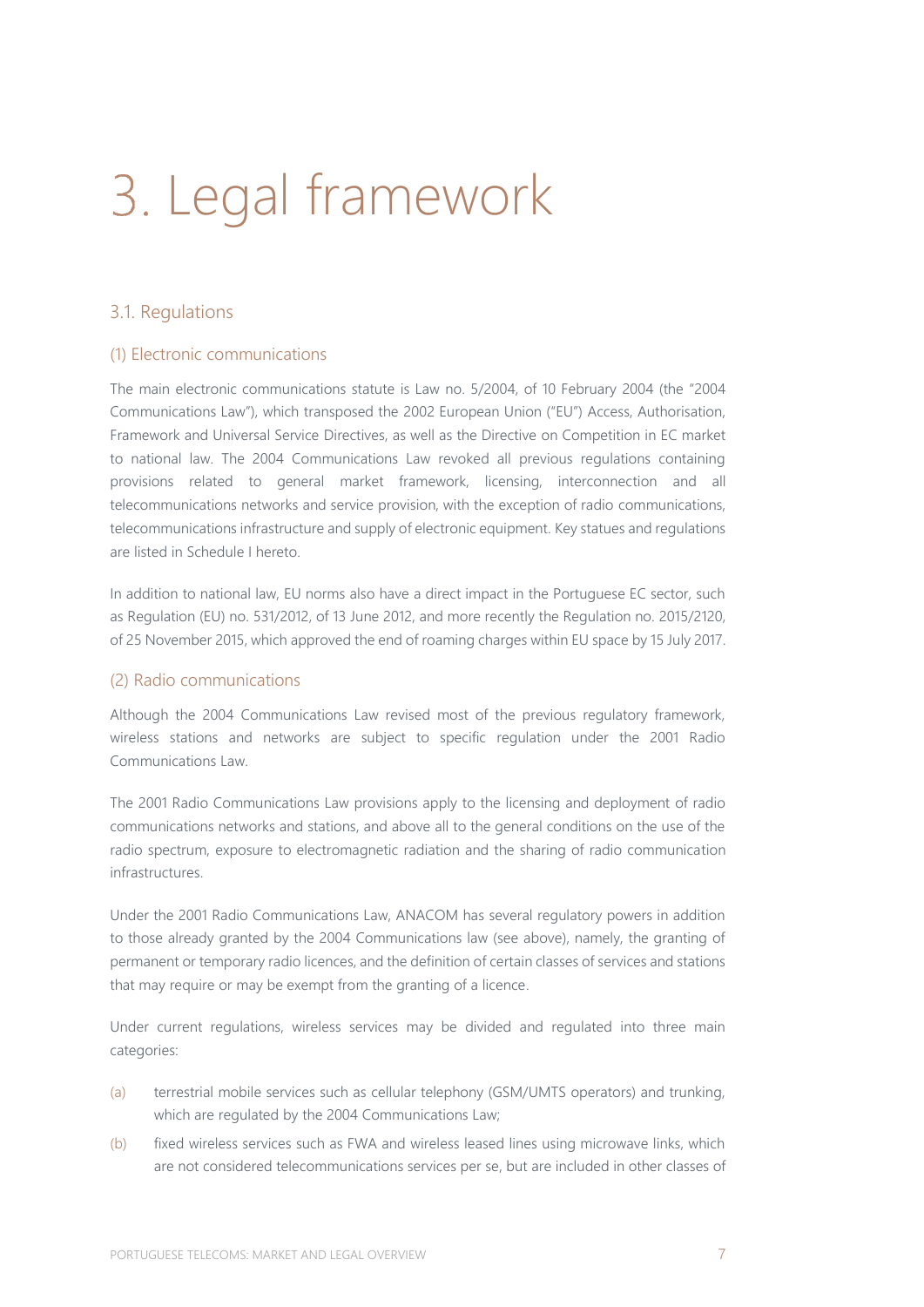services such as fixed telephone services (for FWA) and leased line services (under the 2004 Communications Law); and

(c) satellite services that are subject to radio electric licensing.

In 2010, as a result to the switch-off of analogue television broadcast and in preparation for 4G spectrum auctions undertaken in 2011, ANACOM published a relevant number of consultations on wireless issues, including the harmonization of licensing titles of existing mobile network operators ("MNO").

In 2015 ANACOM has launched a public consultation on the band 3.4 - 3.8 GHz, which is scarcely used due to its allocation to WiMAX and FWA, probably with a view of allowing its usage for high speed mobile broadband.

#### 3.2. Market authorities

#### (1) ANACOM

ANACOM is a public entity endowed with financial and administrative autonomy and with its own assets, with the general duties of regulating, supervising and representing the communications sector.

Under the 2004 Communications Law, ANACOM's regulatory policy objectives may be summarised in three key objectives:

- (a) the promotion of effective competition on the provision of electronic communications network and service provision;
- (b) the deployment of the EU internal market by removing existing barriers on the provision of electronic communications network at the European level; and
- (c) consumer protection by ensuring access to the universal service, tariff transparency and protection against abusive legal terms and conditions imposed by operators, as well as protecting their privacy.

ANACOM is an independent body in the exercise of its duties, and it is neither subject to the policy guidelines set by the Government in respect of the communications sector, nor to supervision by the relevant Ministry regarding certain subjects, which would fall under the Government's administrative power.

#### (2) Other Administrative Agencies

Although most regulatory powers are concentrated in ANACOM, which acts as a "one stop shop" concentrating most of the regulatory and licensing powers, other central and local administrative authorities have smaller but relevant roles.

At the central government level, a key role to consider is that of the Portuguese Competition Authority (''AdC''), an agency empowered to enforce antitrust law, which has a major role, for instance, on merger controls regarding telecommunications companies.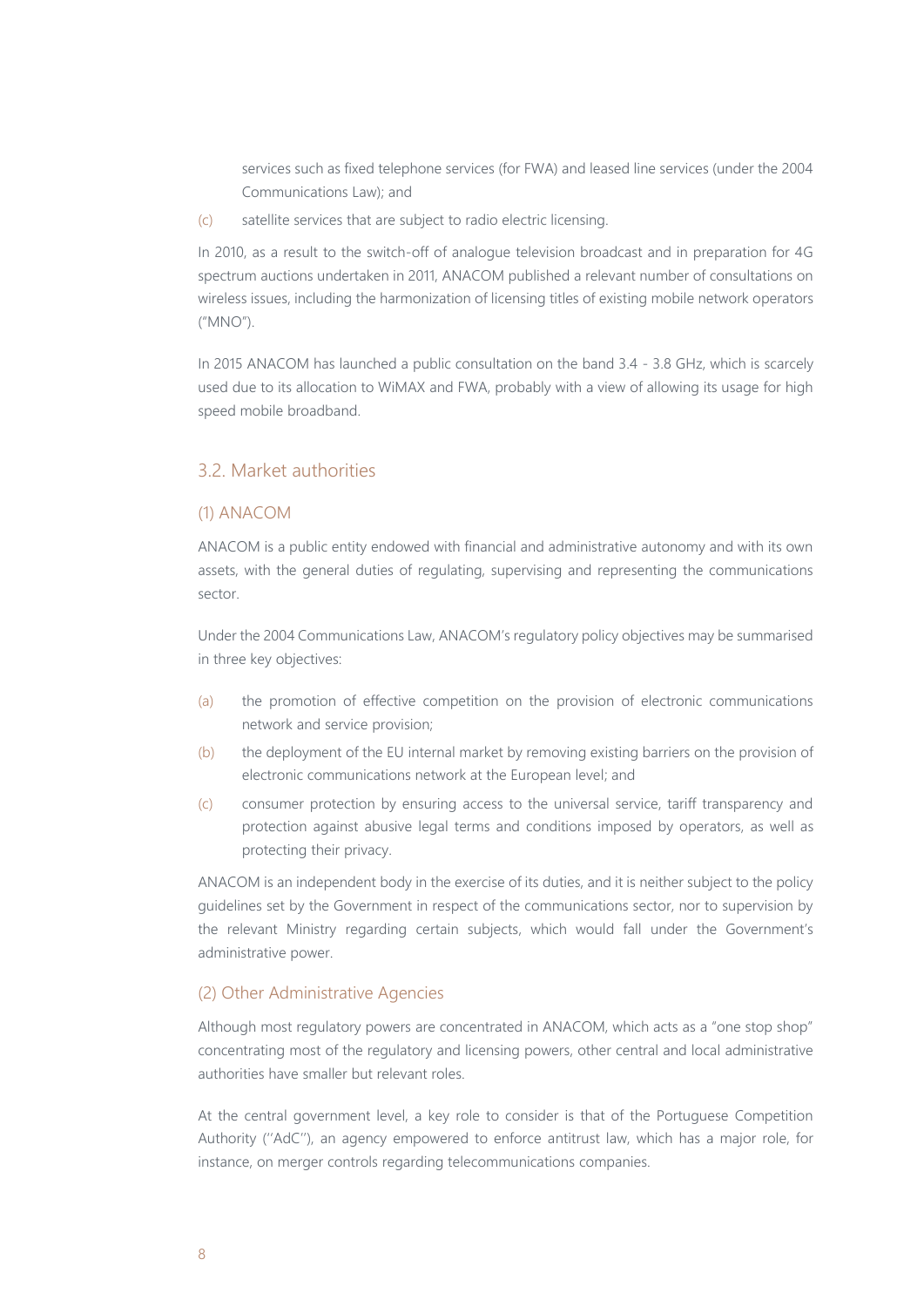In October 2013 AdC created the Special Unit for Evaluation of Public Policies (*Conselho da Unidade Especial de Avaliação de Políticas Públicas* – UEAP), which has expressed concerns for the telecommunication sector.

Since its incorporation, in January 2003, AdC cleared several mergers and acquisitions ("M&A") between telecommunications operators, most of which were successful, such as: (i) Vodafone and OniWay concerning the mobile market (Notification Procedure DOPC-Ccent. No.09/2003 of 21 March 2003); (ii) Novis Telecom and KPNQwest Portugal<sup>3</sup>, in the fixed voice and data market (Notification Procedure DOPC-Ccent. No.14/2004 of 21 June 2004); (iii) Riverside (private equity fund) and Onitelecom, regarding the fixed market (DOPC-Ccent. No.58/2006—Winreason (Riverside)/ONI); and (iv) Sonaecom (Optimus) and the PT Group, concerning all markets (this merger would ultimately fail). Most recently, the Competition Authority cleared the M&A operations between (v) the Altice Group and Cabovisão (a two-staged acquisition process comprising DOPC-Ccent No.37/2012, of 10 August 2012 and DOPC-Ccent No.11/2013, of 18 March 2013); (vi) Optimus and ZON Multimedia (DOPC-Ccent. No.5/2013, of 2 February 2013)<sup>4</sup>; and (vii) the Altice Group and Winreason (Onitelecom) (DOPC-Ccent. No.19/2013, of 3 June 2013). Other than AdC, the European Commission has cleared the acquisition of PT by the Altice Group (M.4799), conditional on Altice's divestment in Onitelecom and Cabovisão, an operation which reshaped the Portuguese Electronic Communications market in 2015. These companies were reportedly sold by €150 million to Apax France.

Also, at the central administration level, the Portuguese Quality Institute (*Instituto Português da Qualidade*), which is the Portuguese standardisation organisation, the Customs Office (*Alfândegas*) and the Food Safety and Economic Activities Authority (*Agência da Segurança Alimentar e Económica*) have a relevant role, especially in the approval and testing of telecommunications equipment.

 $\overline{a}$ 

<sup>&</sup>lt;sup>3</sup> KPNQwest Portugal resulted from a spin off from the Portuguese branch of the Dutch-American operator occurring in 2002.

<sup>4</sup> This merger, the largest in the Portuguese market to date, concerned Optimus, a quadruple play operator with GSM/UMTS/LTE mobile licenses and ZON Multimedia, the leading Pay TV operator based on Eurodocsys 3.0 and fibre networks who used to operate an MVNO. This merger created the second largest integrated operator in Portugal, which is currently operating under the ''NOS'' brand.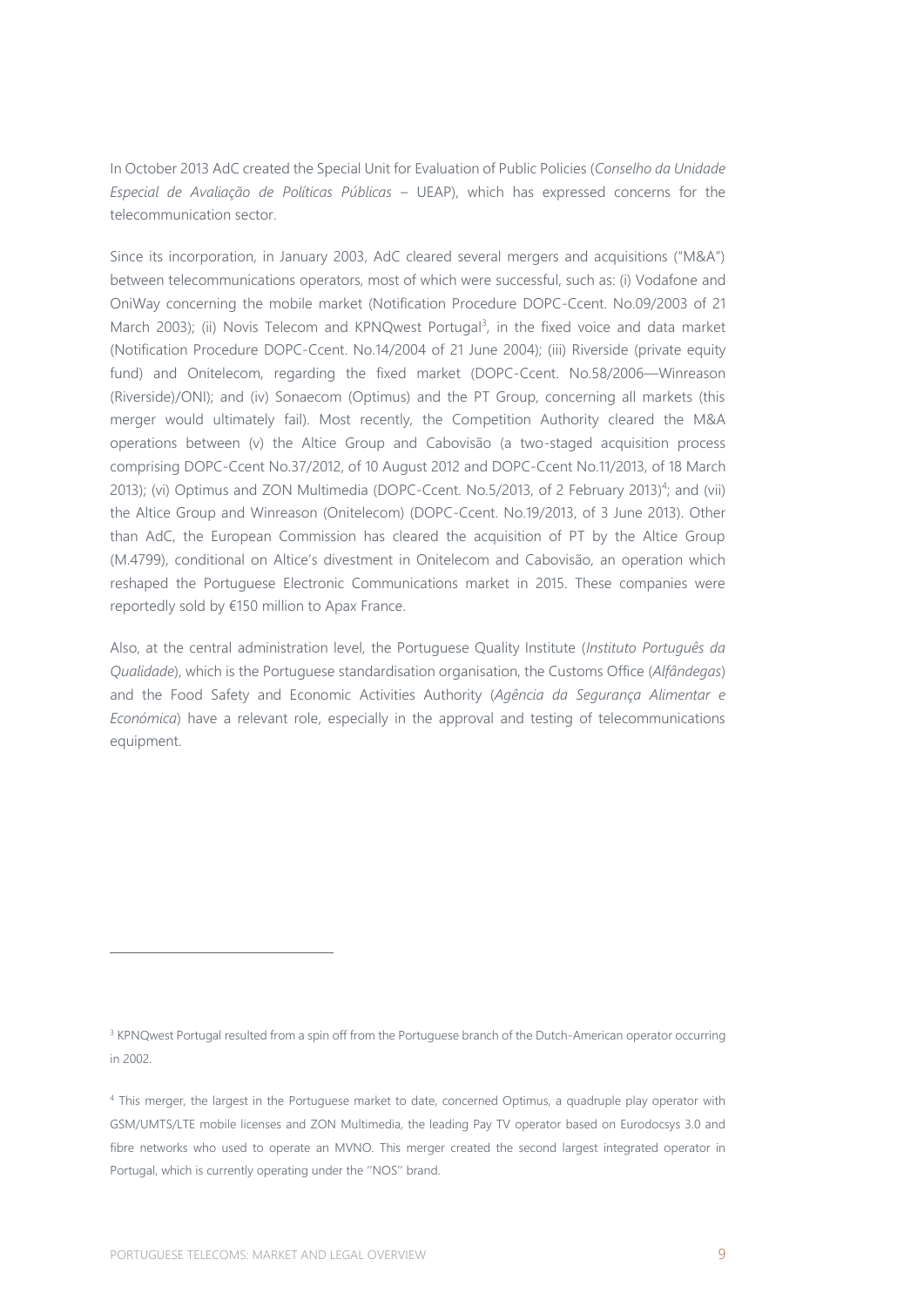#### 3.3. Licensing procedures

#### (1) General Authorisation

Under the General Authorisation system, any undertaking intending to provide electronic communications services is required to notify ANACOM of the proposed activities upon which it may begin its commercial activity. Undertakings must also communicate the termination of those services within at least 15 days.

Under the general authorisation undertakings are allowed to:

- (a) deploy their own networks and service facilities, using, if necessary, administrative privileges such as the right to expropriate land and create rights of way;
- (b) negotiate interconnection or obtain access to other providers services; and
- (c) subject to public tender procedures and/or ANACOM decision, act as universal service providers for certain services, or provide certain coverage obligations.

Co-location and facility sharing between undertakings is encouraged and in certain cases may be imposed by ANACOM. In particular, the concessionaire of the public telecommunications service, has a specific obligation to make available to other providers of public electronic communications access to ducts, poles and other owned or managed infrastructure or sites for the purpose of installing their own systems, equipment and other resources.

Along with the common set of generic rights, telecommunications undertakings may be assigned individual rights under the 2004 Communications Law. These rights refer to the allocation of either numbering resources or radio electric frequencies.

#### (2) Specific rights

Although the right to operate under a general authorisation is not subject to term, individual rights of use of spectrum and similar rights are granted for a 15-year period. Depending on the specific service and taking into account its intended purpose and the need to allow an adequate period to recoup the investment, the time periods may vary between 10 and 20 years. These rights are renewable for successive periods upon request by the licensee a year before the expiration of the licence.

#### 3.4. Market regulation

#### (1) Market definition, significant market power and remedies

ANACOM may apply ex-ante regulatory remedies in non-competitive markets and solely to undertakings with significant market power ("SMP").

Under the 2004 Communications Law it is up to ANACOM to proceed to market definition, upon consultation with the service providers. ANACOM found out SMP in six major cases:

(a) Imposition of obligations of narrowband retail markets;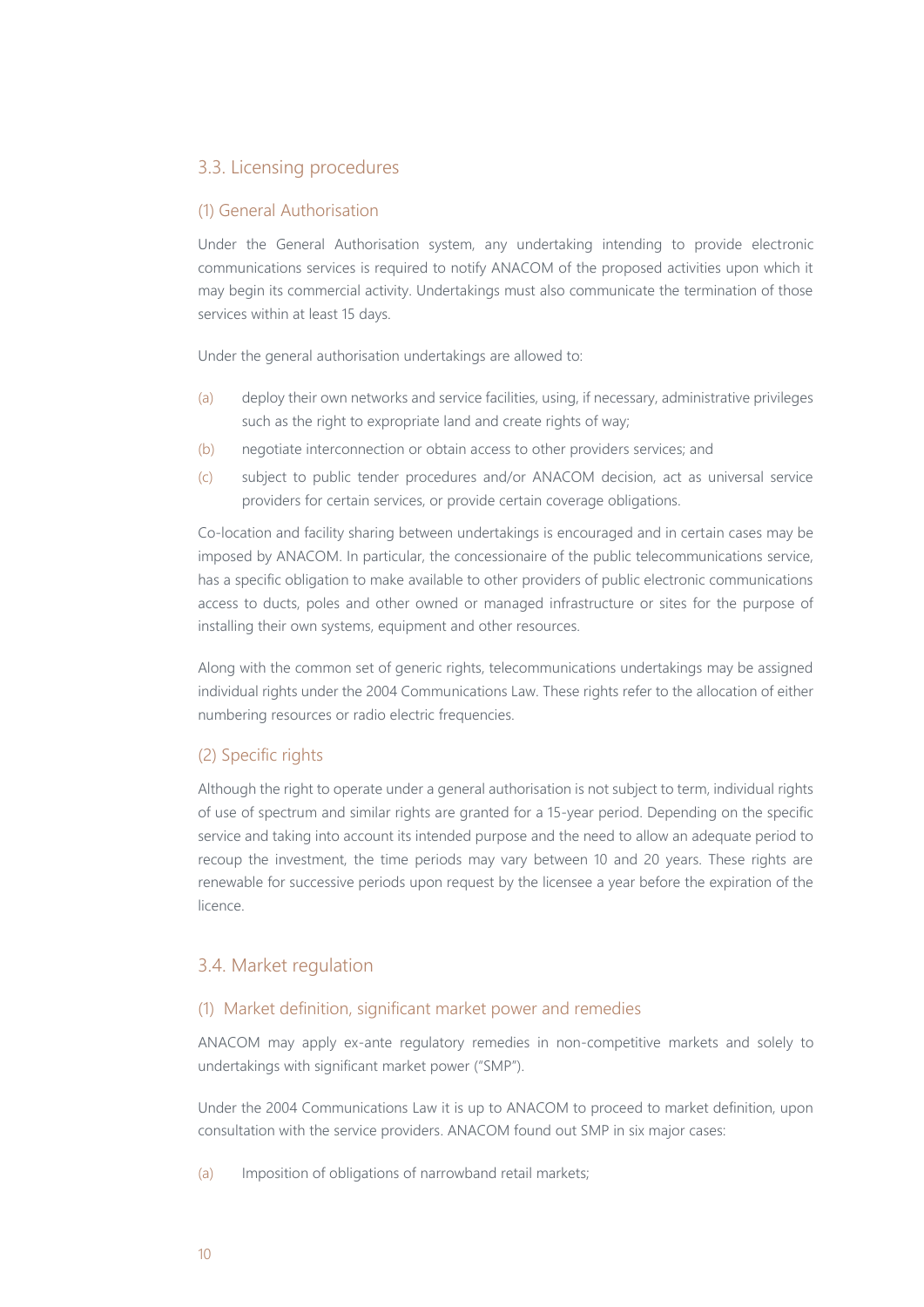- (b) Wholesale markets for call origination and termination in the public telephone network at a fixed location;
- (c) Unbundled access wholesale market and broadband access wholesale market;
- (d) Wholesale markets of voice calls on individual mobile networks;
- (e) Wholesale markets of leased lines; and
- (f) Broadcasting transmission services.

The initial findings mostly confirmed earlier decisions and unsurprisingly declared the incumbent as holding SMP on most markets. These findings were subsequently upheld by later analysis carried out in numerous occasions both by ANACOM and other regulatory entities, namely AdC (see above).

Market analysis undertaken after the 2007 review of the EU's Market Definition Recommendation were expected to give rise to significant changes in the way regulators view the market—though, the analysis carried out by ANACOM did not reflect any major impact. In 2014 however, after a public consultation, ANACOM: (i) revoked the obligations it imposed to operators in the retail markets of access to the public telephone network at a fixed location and markets of telephone services provided at a fixed location; and (ii) decided to maintain with some changes the obligations imposed to operators in the wholesale market of call origination at a fixed location.

#### (2) Access and Interconnection

The legislation in force establishes the principle of freedom of negotiation of interconnection agreements between all undertakings, notwithstanding ANACOM's intervention powers.

As in the former regulatory framework, the property of the traffic remains in the originating network. However, operators may agree on a different ownership model in the relevant interconnection agreement and are free to decide on the routing and termination of calls.

In addition, international carriers requiring access or interconnection are not required to apply for a general authorisation provided that they do not offer any electronic communications services in Portugal.

ANACOM may, in any event, impose access and interconnection obligations on all operators whenever it believes it to be suitable to promote competition and protect the customer, including the possibility to impose technical and operational interconnection requirements.

#### (3) Operators with Significant Market Power

Operators deemed to have significant market power may be subject to additional obligations which include:

- (a) the provision of different reference offers, namely for interconnection and the unbundled local loop;
- (b) transparent billing, accounting separation and, in some cases, non-discrimination;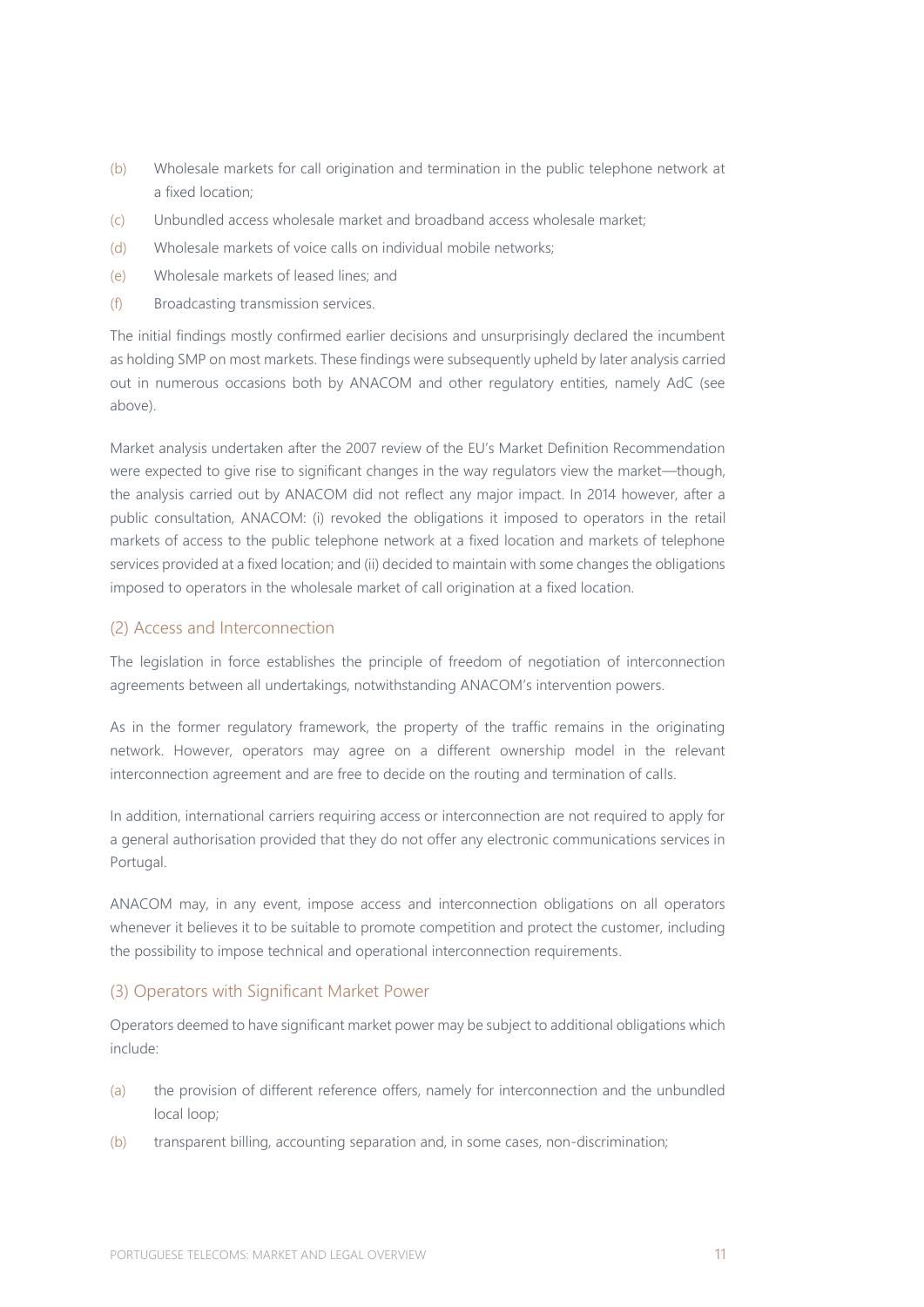- (c) price control mechanisms, including cost accounting, retail price control and cost orientation;
- (d) granting access to specific network elements; and
- (e) the obligation for functional separation, by imposing to vertically integrated companies the obligation to place activities related to the wholesale provision of access products relevant to an independently operating business entity.

ANACOM has employed price control mechanisms throughout the years. In 2015, for instance, the regulator imposed a price drop in the wholesale call termination market, which is now at 0.83 euro cent per minute.

#### (4) Control Over Retail Markets

ANACOM has a special prerogative to impose price controls and special obligations over certain retail markets, including: (i) a minimum set of leased line services; and (ii) carrier pre selection.<sup>5</sup> However, ANACOM has consistently stated that the imposition of regulatory obligations is primarily targeted at wholesale markets.

#### 3.5. Universal service

The universal service is defined as a minimum set of services that should be made available to all users at an affordable price and regardless of their location.

Presently, the universal service obligation, as defined in the 2004 Communications Law, entails one or more of the following:

- (a) access to public fixed telephony services, including public payphones;
- (b) directory services;
- (c) special measures aimed at guaranteeing access to handicapped citizens; and
- (d) quality of service levels.

Together with the right to expand the definition of universal service to accommodate new market needs, ANACOM may also use retail price controls as a tool to ensure the provision of universal services. This means that ANACOM may decide to require providers to make available to the public low price service packages, to lower the upper limit of certain service tariffs, or to apply uniform tariffs in the whole national territory.

A 2012/2013 public tender to select the universal service obligation providers comprised the three aspects of the universal service. As a result thereof, NOS is now the provider of a connection to a

 $\overline{a}$ 

<sup>5</sup> Regulation No.1/2006, of 9 January 2006, laid down new rules concerning CPS, namely by reducing service provision deadlines and entitling new possibilities in what concerns voice requests by the end-users.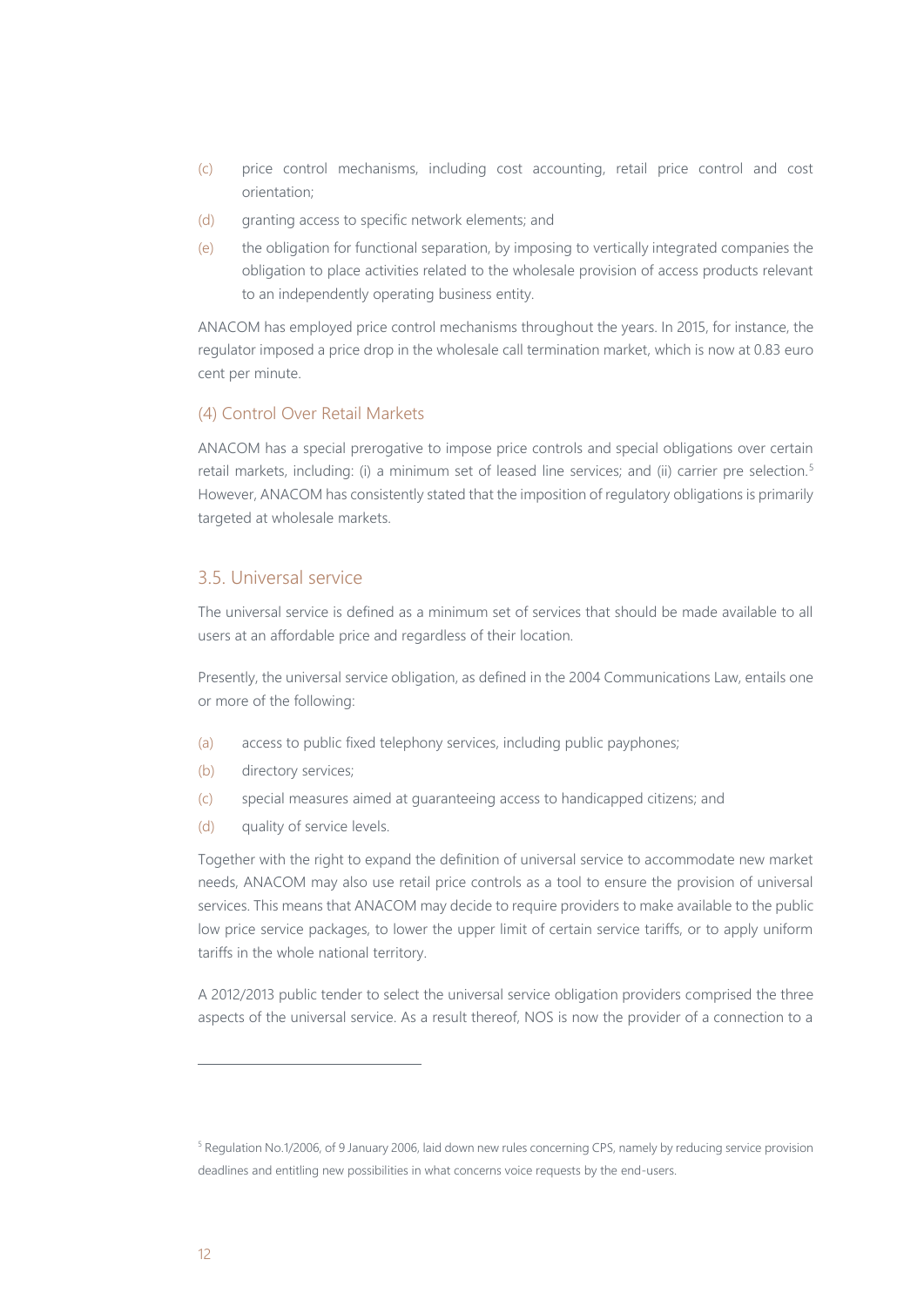public communications network at a fixed location and of a publicly available telephone service over that connection in Portugal. The provision of a public payphone service and of a directory service were awarded to the PT Group.

#### 3.6. Universal Service Compensation Fund

The 2004 Communications Law also addresses the issue of the universal service funding. The Universal Service Compensation Fund mentioned in the 2004 Communications Law was set up in 2012. The purpose of the Fund is to finance the net costs arising out the provision of the telecommunications universal service. It is managed by ANACOM.

The contributions to the Fund mostly rise out of: (i) contributions from the companies that offer public communications networks that register a business volume equal to or higher than 1% of the total business volume of the electronic communications sector; (ii) the annual remuneration paid by the State for the provision of the universal service of providing a comprehensive directory and a comprehensive telephone directory enquiry service; and (iii) fines or default interest regarding the payment of the contributions.

#### 3.7. Charges and penalties

#### (1) Charges

Electronic communications service providers are required to pay certain fees to ANACOM, such as:

- (a) a fee to obtain declaration of the existence of individual rights;
- (b) an annual fee applicable to network operators and service providers;
- (c) a fee to ensure the right to use radio electric frequencies and numbering resources;
- (d) fees for installation of electronic communications infrastructures (ITUR/ITED); and
- (e) other charges, such as the contribution to the Universal Service Compensation Fund (see 7.1. above on "Universal Service Compensation Fund").

Further to the Anacom charges, providers are required to pay taxes to municipalities for the use of public ways: the Municipal Fee for Rights of Way (*taxa municipal de direitos de passagem* — "TMDP").

TMDP is charged for the use of municipal rights of way for the installation, passage and crossing of systems, equipment and other resources by network and service providers of fixed electronic communications.

TMDP is calculated based on a percentage set out by each municipality, on an annual basis, and capped at 0.25%, over the amount of telecommunications services invoiced in a given month (VAT excluded) by the providers to any end users located in the municipalities, where such installation, passage and crossing takes place.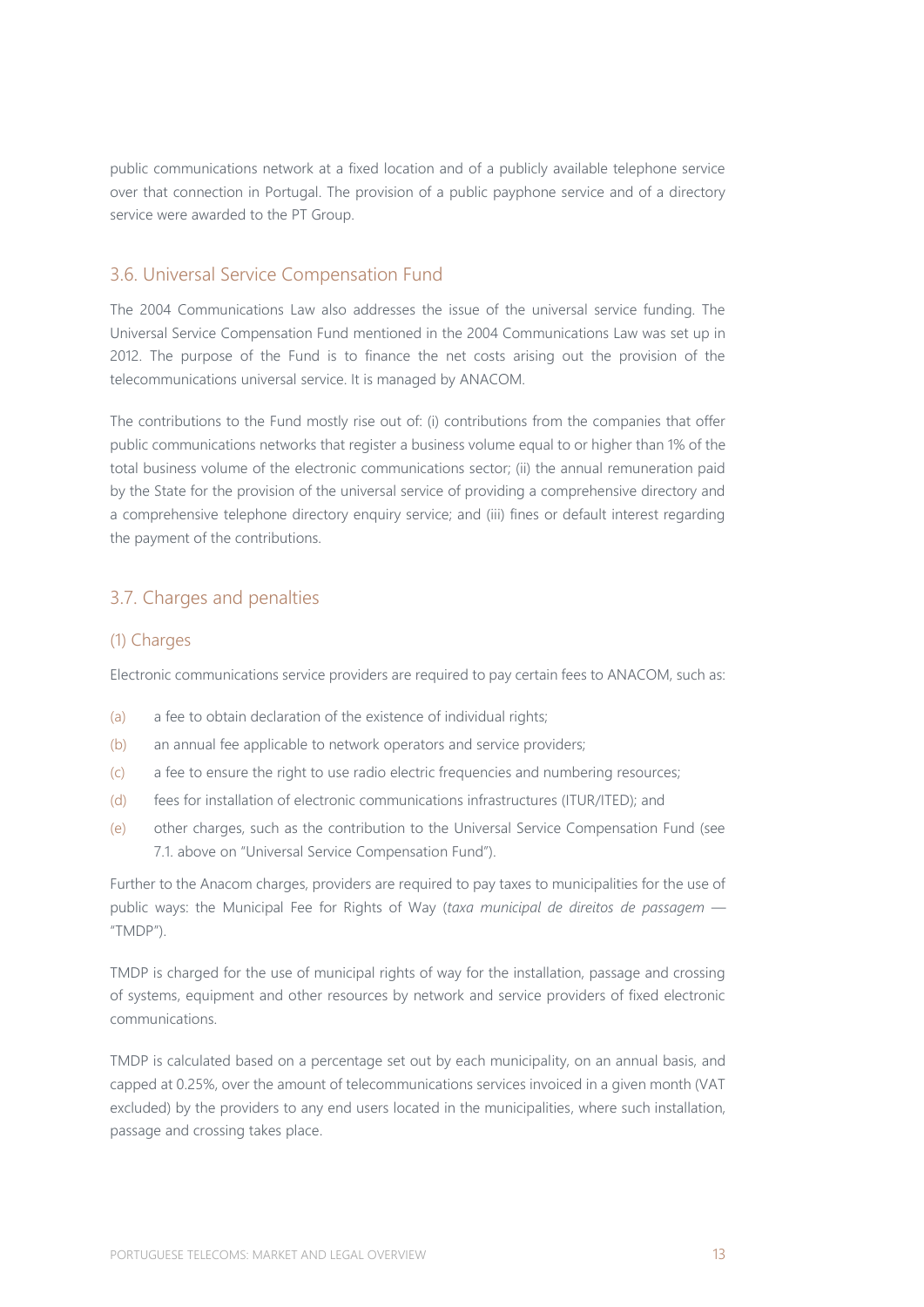Subscriber television service providers contribute to a fund for the financing of audiovisual and independent cinema works. This fee is complemented by a compulsory investment obligation pending on video-on-demand service providers (''VoD'').

Under the Cinema Law, the operators' annual contribution is set at  $£1.75$  per subscriber. ANACOM is responsible for paying from its net proceeds the same annual amount as the operators, that is to say an annual amount of €1.75 per total number of subscribers until and including 2019. From 2020 onwards, operators will be responsible for paying an annual amount of €2 per subscriber and ANACOM will pay 75% of that value, in an annual amount of €1.50 per total number of subscribers.

#### (2) Penalties

The supervisory and regulatory powers introduced by the 2004 Communications Law were revised and reinforced in 2009 and in 2012, probably bearing in mind some recent cases where ANACOM's authority was openly challenged by providers.

Unlike before, when ANACOM could only impose relatively small fines or alternatively cancel the existing licences, usually a disproportionate measure, the national regulatory authority now has the possibility of using a wide range of tools, such as:

- (a) broad powers of investigation;
- (b) the use of precautionary and/or interim measures such as injunctive relief;
- (c) the amount of the applicable penalties raising from  $\epsilon$ 45,000 to  $\epsilon$ 5 million, that in some cases may be applicable per day;
- (d) confiscation of equipment; and
- (e) suspension for up to two years or even cancellation of authorisation.

ANACOM tends to favour other enforcement actions instead of applying fines, inclusively in more severe infringement cases. However, in 2014 ANACOM fines ascended to a total of € 7.9 million. The Competition, Regulation and Supervision Court hears appeals against penalties imposed by ANACOM.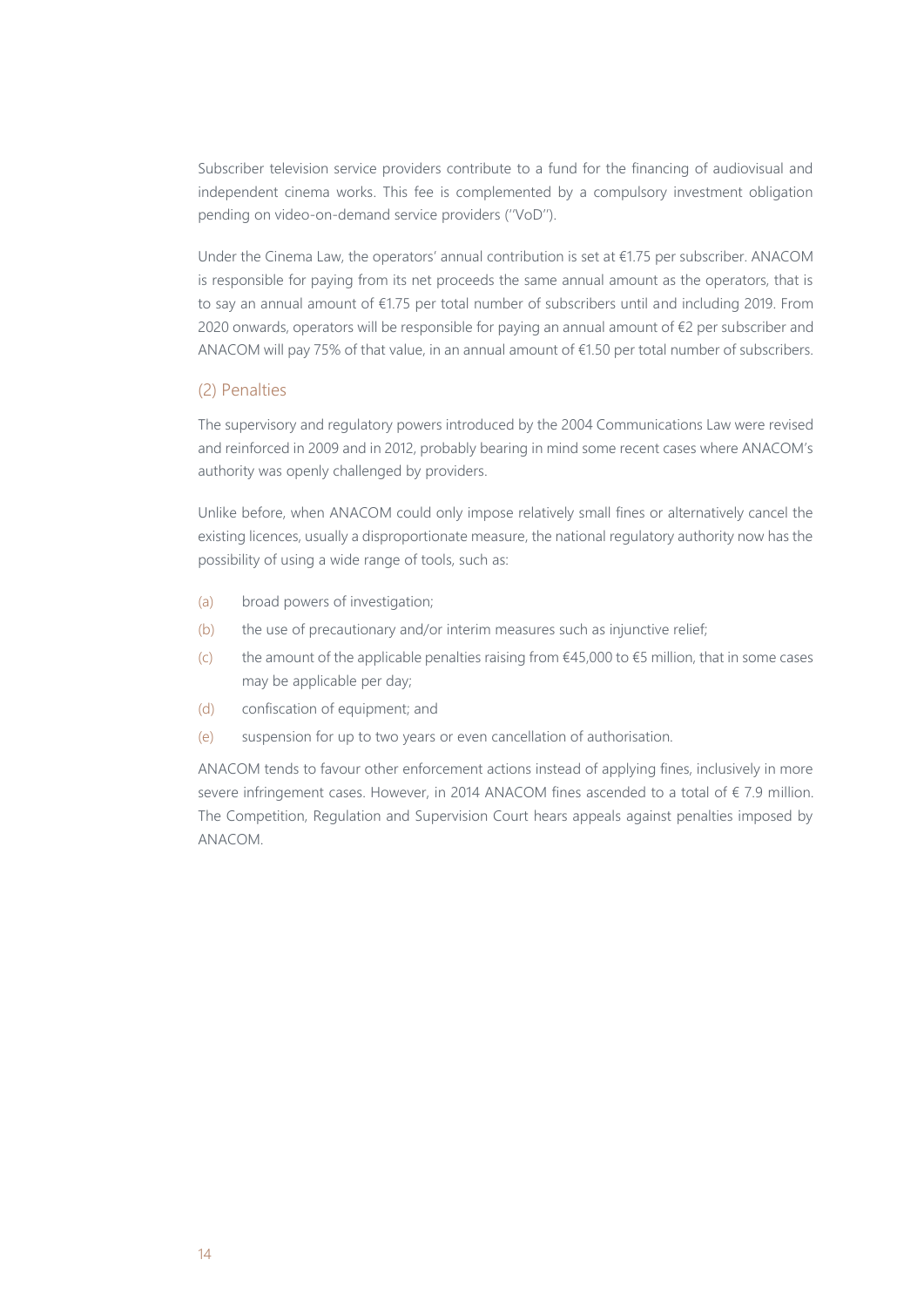### 4. Outlook

The Portuguese EC market is expecting changes as over the last few years there has been a discussion on whether to merge ANACOM and the media contents regulator *Entidade Reguladora para a Comunicação Social* ("ERC"). The Chair of ANACOM has also pointed out that having a role in content regulation would be important for electronic communications regulators. This merger of the regulators depends solely on political will, as there are no major legal obstacles to it.

EC service providers are also lobbying for some form of integration between content regulation and telecom regulation, further to, among others, some operators having achieved key transmission deals with major sports clubs. In effect, unlike in countries such as the UK, Portuguese football clubs are entering into individual long-term transmission deals with EC operators instead of collectively negotiating their transmission rights. The deals are currently being assessed by the AdC, which may void them if they are found to breach competition law.

Major and minor EC service providers are employing aggressive market strategies in obtaining new customers and are also increasing their bets in technology markets such as cloud storage and software solutions.

M&A operations within the sector are not over, as Cabovisão and Onitelecom, which were sold to Apax France, are likely to be integrated into other providers or to receiving investment from foreign players.

© Macedo Vitorino & Associados – 2015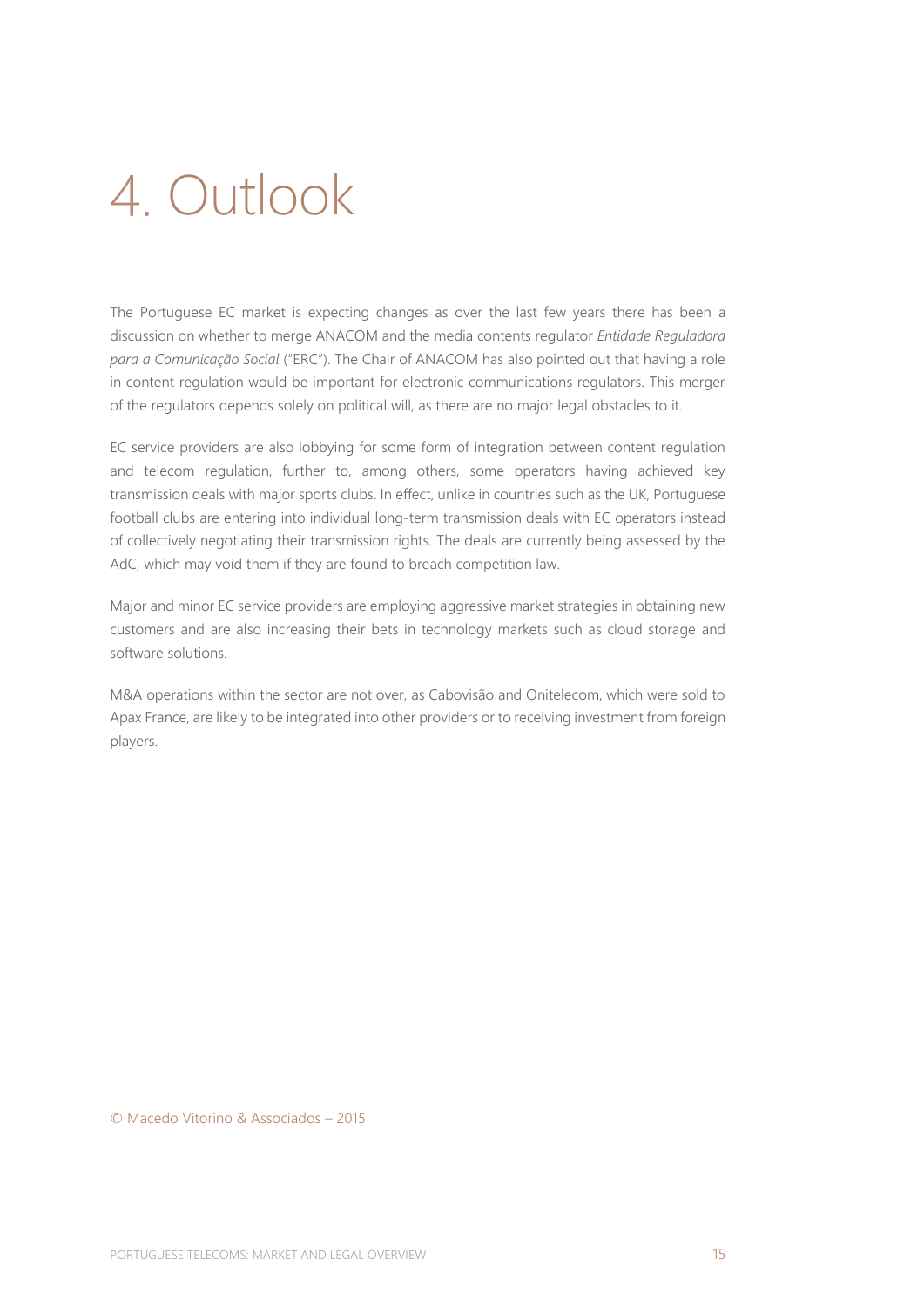### Schedule I

Key Electronic Communications statutes and regulations.

- (a) Decree-Law No.39/2015, of 16 March 2015, which repealed Decree Law No.309/2001 of 7 December 2001 and established the new ANACOM statues;
- (b) Law No.55/2012 of 6 September 2012, as amended by Law No.28/2014 of 9 May 2014, which defines a fee per Pay TV user to finance the production of cinema and audiovisual works. Its provisions are complemented by the mechanisms set out in Decree Law No.9/2013, of 24 January 2013, and by Law No.124/2013, of 30 August 2013;
- (c) Law No.35/2012 of 23 August 2012, which creates a compensation fund for the universal service;
- (d) Law No.51/2011, of 13 September 2011, implementing Directives 2009/136 and 2009/140 and extensively amending the 2004 Communication Law;
- (e) Decree Law No.123/2009 of 21 May 2009, as last amended by Law No.47/2013 of 10 July 2013, setting up rules on the access to infrastructure suitable for usage by telecom services (ITUR and ITED Regulations);
- (f) ANACOM Notice No.15252/2009, published on 31 August 2009, on radio electric licensing;
- (g) Law No.99/2009 of 4 September 2009, as amended by Law No.46/2011, of 24 July 2011, that approves the framework scheme of administrative offences within the communications sector;
- (h) Decree Law No.18/2008 of 29 January 2008 (as amended), which approves the Public Administrative Entities Procurement Code;
- (i) Administrative Rule No.1473-B/2008 of 17 December 2008, as last amended by Administrative Rule No.378-D/2013 of 17 December 2013, on fees due to ANACOM.
- (j) ANACOM Regulation No.58/2005 of 18 August 2005, as last amended by Regulation No.114/2012 of 13 March 2012, on number portability;
- (k) ANACOM Regulation No.46/2005 of 14 June 2005, (as amended) on service levels;
- (l) ANACOM Regulation No.38/2004 of 29 September 2004, on the Procedures for Collection and Delivery to Municipalities of the TMDP (municipal fee for rights of way);
- (m) Law No.41/2004 of 18 August 2004, as amended by Law No.46/2012 of 29 August 2012, regulating the processing of personal data and the protection of privacy in the EC sector;
- (n) the 2004 Communications Law, as last amended by Decree-Law No.35/2014, of 7 March 2014;
- (o) Decree Law No.151-A/2000 of 20 July 2000, as amended, concerning infrastructure deployment and usage and spectrum usage regarding radio communications (the "2001 Radio Communications Law").